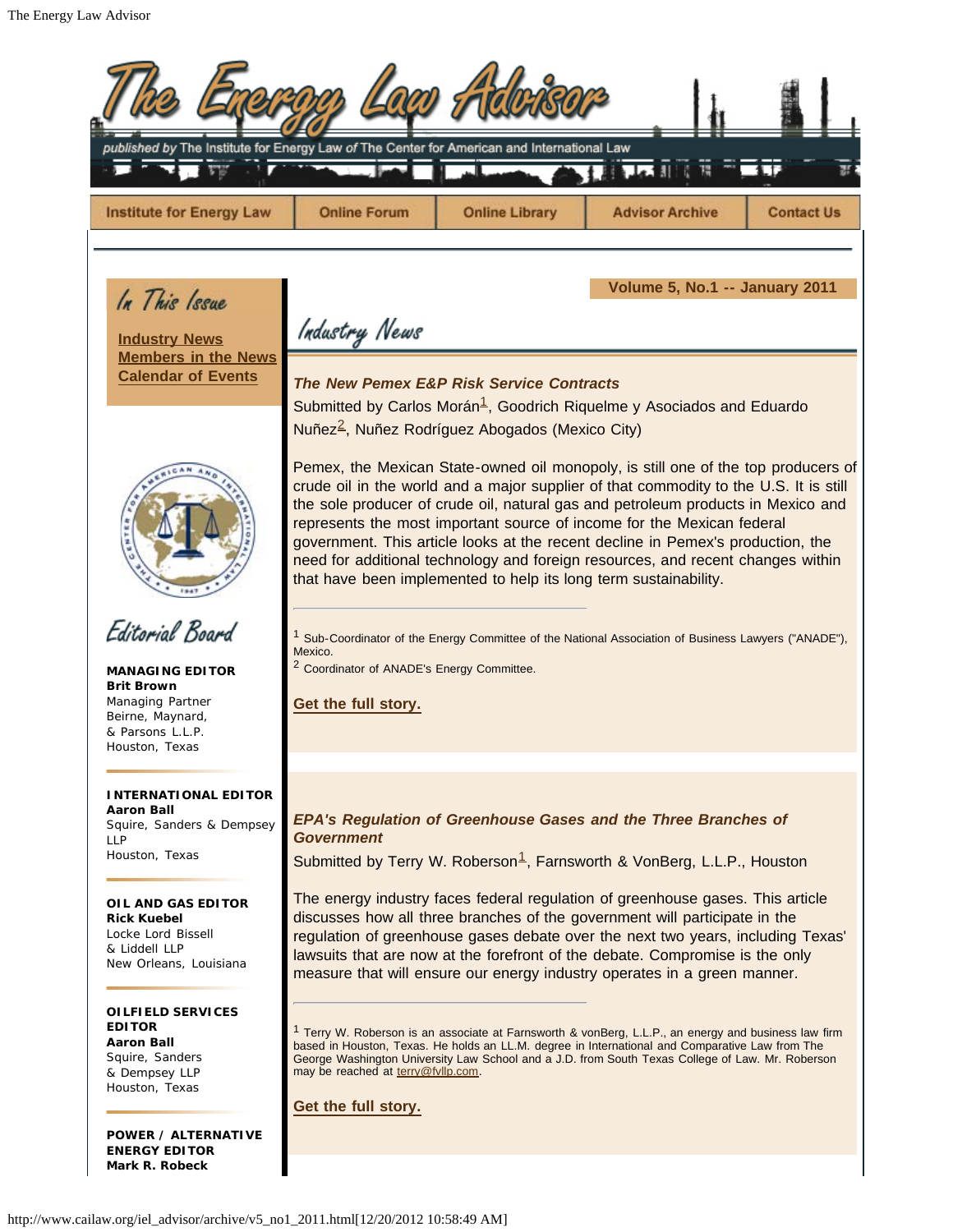Baker Botts L.L.P. Houston, Texas

**YOUNG ENERGY PROFESSIONALS EDITOR Forrest Wynn** Beirne, Maynard & Parsons, L.L.P. Houston, Texas

#### **INSTITUTE FOR ENERGY LAW**

The Center for American and International Law 5201 Democracy Dr. Plano, Texas 75024 Tel: 972.244.3400 Fax: 972.244.3401

**Stephen F. Gates** Chair, IEL Advisory Board Special Counsel Mayer Brown LLP Houston, Texas

**David B. Winn** IEL Director and CAIL Vice President Plano, Texas

**J. Alan B. Dunlop** IEL Associate Director Plano, Texas

To submit an industry news item for the next issue, contact Brit Brown at bbrown@bmpllp.com and ieladvisor@cailaw.org.

Members in the News

**Aaron Ball** spoke on the current M&A environment at the Houston CPA Society Energy Seminar on September 23, 2010.

He recently joined Squire, Sanders & Dempsey (US) LLP after serving as Partner with Looper Reed & McGraw. He advises clients on structure, negotiation and documentation of global corporate, energy and manufacturing transactions, with a focus on the United States and Latin America.



back to top

Aaron Ball



**Andrew Haynes** has joined the London office of BP.



Andrew Haynes is the Associate General Counsel, Global Corporate of BP plc, based in London. Prior to joining BP, Andrew served in a variety of roles with BG Group plc,including as Deputy General Counsel (Group), Chief Legal Counsel for South America and Chief Legal Counsel for Asia & the Middle East.

**Sheila Hollis** received the Charitable Foundation of the Energy Bar Association (CFEBA) Paul E. Nordstrom Service Award.



Sheila Hollis

The Award was created in memory of Paul Nordstrom, a past President of the Energy Bar Association (EBA) and motivating force in the establishment of the CFEBA. It is an award to honor and to recognize exemplary long-term service or a particularly significant example of public service by a current or past member to the community through the EBA, the CFEBA, or the Foundation of the Energy Law Journal.



**Steven Otillar** has joined the Houston office of Dewey & LeBoeuf LLP.

Steven Otillar

Steven Otillar joined Dewey & LeBoeuf LLP after serving as Partner for Baker & McKenzie. He has extensive experience in the development, construction, acquisition and divestiture of energy projects, with a particular emphasis on upstream projects in emerging markets. He also counsels clients on public tenders and auctions for the right to develop oil and gas and major energy infrastructure projects, including E&P blocks, pipelines, and wind, solar and natural gas power projects.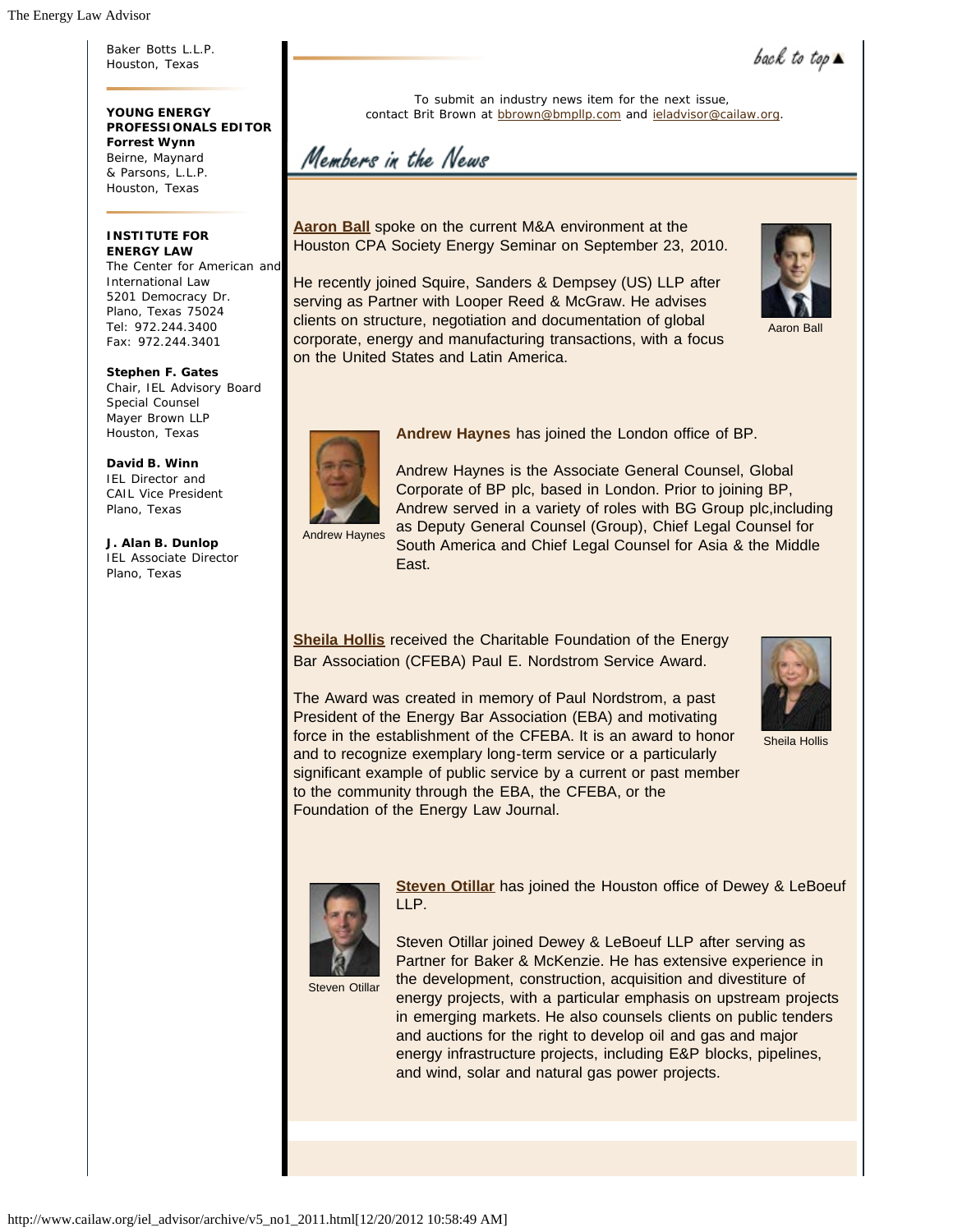Sustaining Member **Beirne, Maynard & Parsons, L.L.P.** added **Scott Marrs**, **Richard Simses** and **Wm. Bruce Stanfill** (Houston) as advisory board members and designated **John Broussard** and **James Rogers** (Houston) as the young energy professional advisory board representatives.

**ConocoPhillips** has increased their membership from the Supporting to Sustaining Member level. **Jason E. Doughty** (Deputy General Counsel - E&P Americas), **Ron C. Schultz** (Senior Counsel - Corp. E&P) (Houston) and **Graham W.C. Vanhegan** (Deputy General Counsel - E&P International) join as advisory board members. **Laura Robertson** (Lead Counsel, Arbitration) (Houston) is designated as one of the young energy professional advisory board representatives.

Sustaining Member **EOG Resources, Inc.** added **Brett Brasher** (Houston) as one of the young energy professional advisory board representatives.

Sustaining Member **Fulbright & Jaworski L.L.P.** added **Craig Vogelsang** (Houston) as an advisory board member and designated **J. Christopher Champion** (Houston) as one of the young energy professional advisory board representatives.

Sustaining Member **Hess Corporation** added **Dennis C. Smith** (Associate General Counsel, Houston) as an advisory board representative.

A new Sustaining Member is **Jones Walker** (**Michael Donald**, **Nicole Duarte**, **Josh Norris** (young energy professional representative) and **Amy Vazquez** (young energy professional representative) (Houston), **Alida Hainkel**, **David Hunter**, **Grady Hurley**, **Marjorie McKeithen** and **Carl Rosenblum** (New Orleans), **Warren Fleet** and **Robert W. Scheffy** (Baton Rouge)).

Sustaining member **Kirkland & Ellis LLP** added **Brian Kavanaugh** and **Jeffrey Zeiger** (Chicago) as the young energy professional advisory board representatives.

Sustaining Member **Mayer Brown LLP** added **Pablo Ferrante** (Houston) as an advisory board member.







John Broussard Chris Champion Michael Donald Nicole Duarte Pablo Ferrante









Warren Fleet Alida Hainkel David Hunter Grady Hurley Brian Kavanaugh





















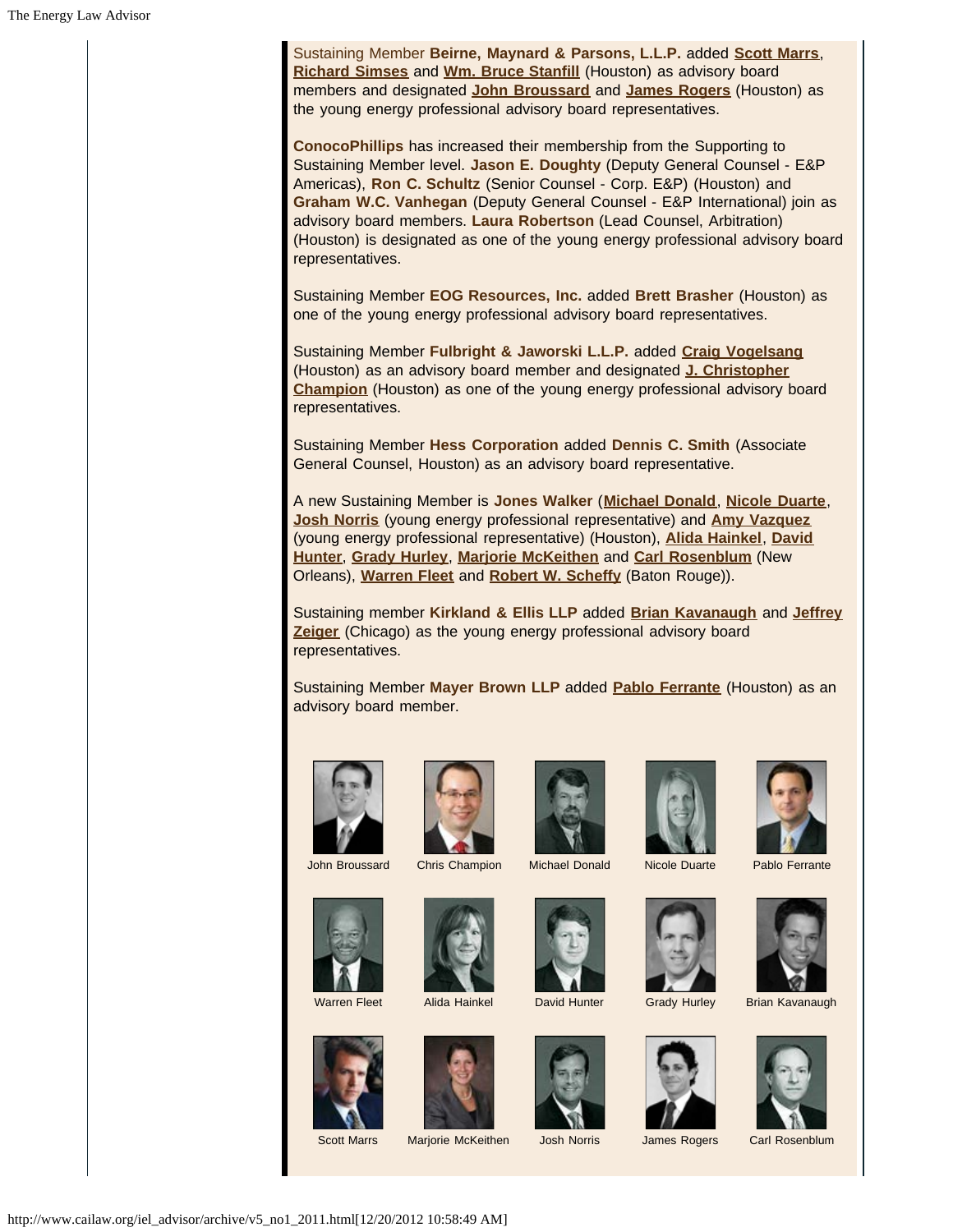

A new Supporting member is **Allen & Overy** (**Anne Baldock**, **Michael Burns** (young energy professional representative), **Paul Griffin** and **Mark Levy** (London)).

Supporting Member **Alvarez & Marsal** added **Aaron Stai** (Houston) as an advisory board member and designated **Megan Bennett** (Houston) as the young energy professional advisory board representative.

Supporting Member **Harrison, Bettis, Staff, McFarland & Weems, L.L.P**. designated **Stephan Selinidis** as the young energy professional advisory board representative.

Supporting Member **Haynes and Boone, LLP** added **Don Jackson** as an advisory board member and designated **Liz Klingensmith** (Houston) as the young energy professional advisory board representative.

Supporting Member **Holland & Hart LLP** added **Walter F. Eggers, III** (Cheyenne) as an advisory board representative and designated **Chris Chrisman** (Denver) as the young energy professional advisory board representative.

Supporting Member **Kean Miller** has added **Michael R. Phillips** (New Orleans) as an advisory board member.

Supporting Member **Kilburn Law Firm** designated **Jordan Faulk** (Houston) as the young energy professional advisory board representative.

A new Supporting Member is **Novack and Macey LLP** (**Richard Douglass**, **Eric Macey** and **Stephen Siegel** (Chicago)).

Supporting Member **Scott, Douglass & McConnico, L.L.P.** designated **Joe T. Sanders** (Austin) as the young energy professional advisory board representative.

Supporting Member **UHY Advisors FLVS, Inc.** has added **Stephanie Fuller** (Houston) as an advisory board member and designated **Meredith Alfred** (Houston) as the young energy professional advisory board representative.

Supporting Member **Wyatt, Tarrant & Combs, LLP** added **[Troy Nichols](http://www.wyattfirm.com/attorneys.php?attorney=303)** (Lexington) as the young energy professional advisory board representative.











Anne Baldock Michael Burns Chris Chrisman Richard Douglass Walter Eggers, III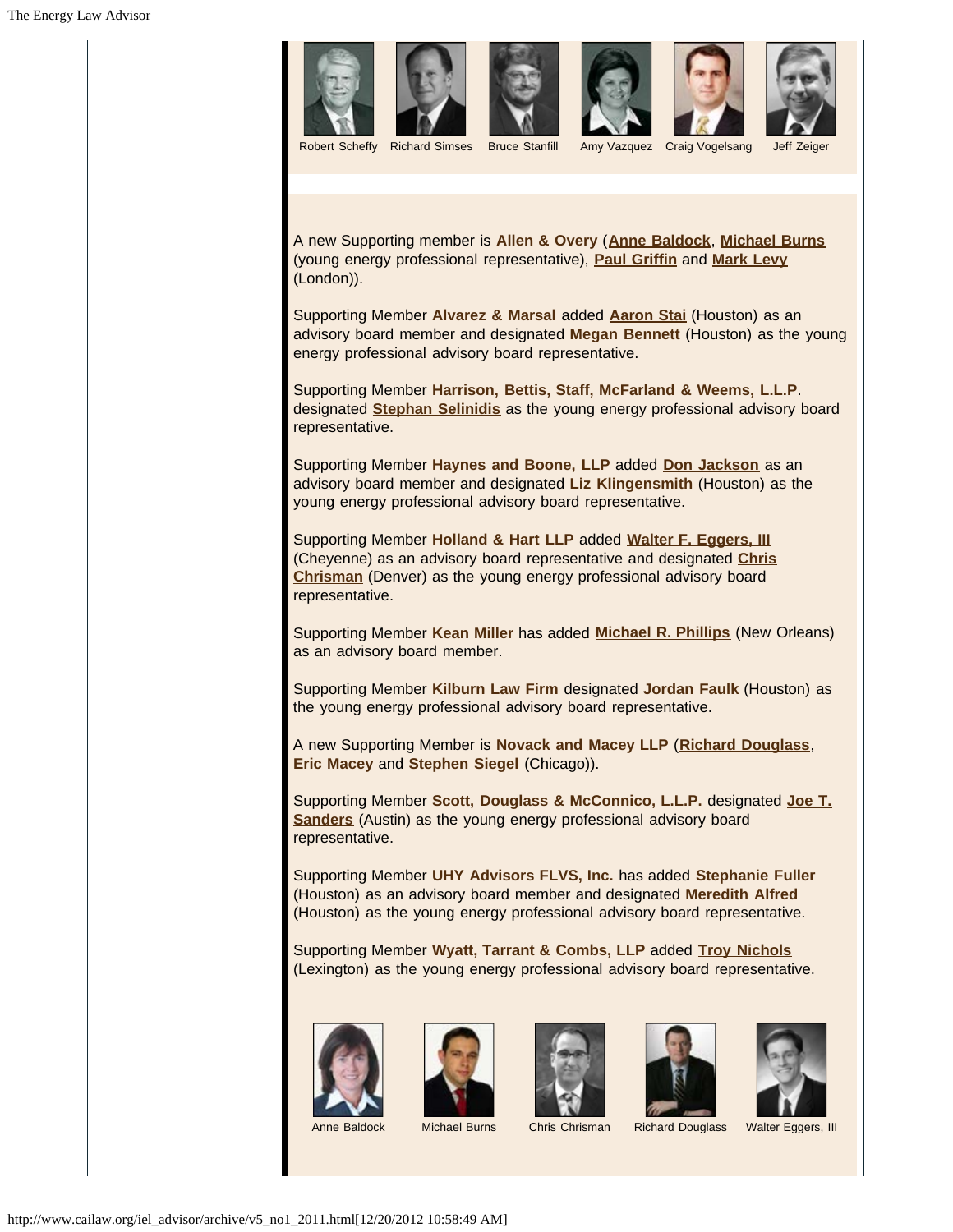









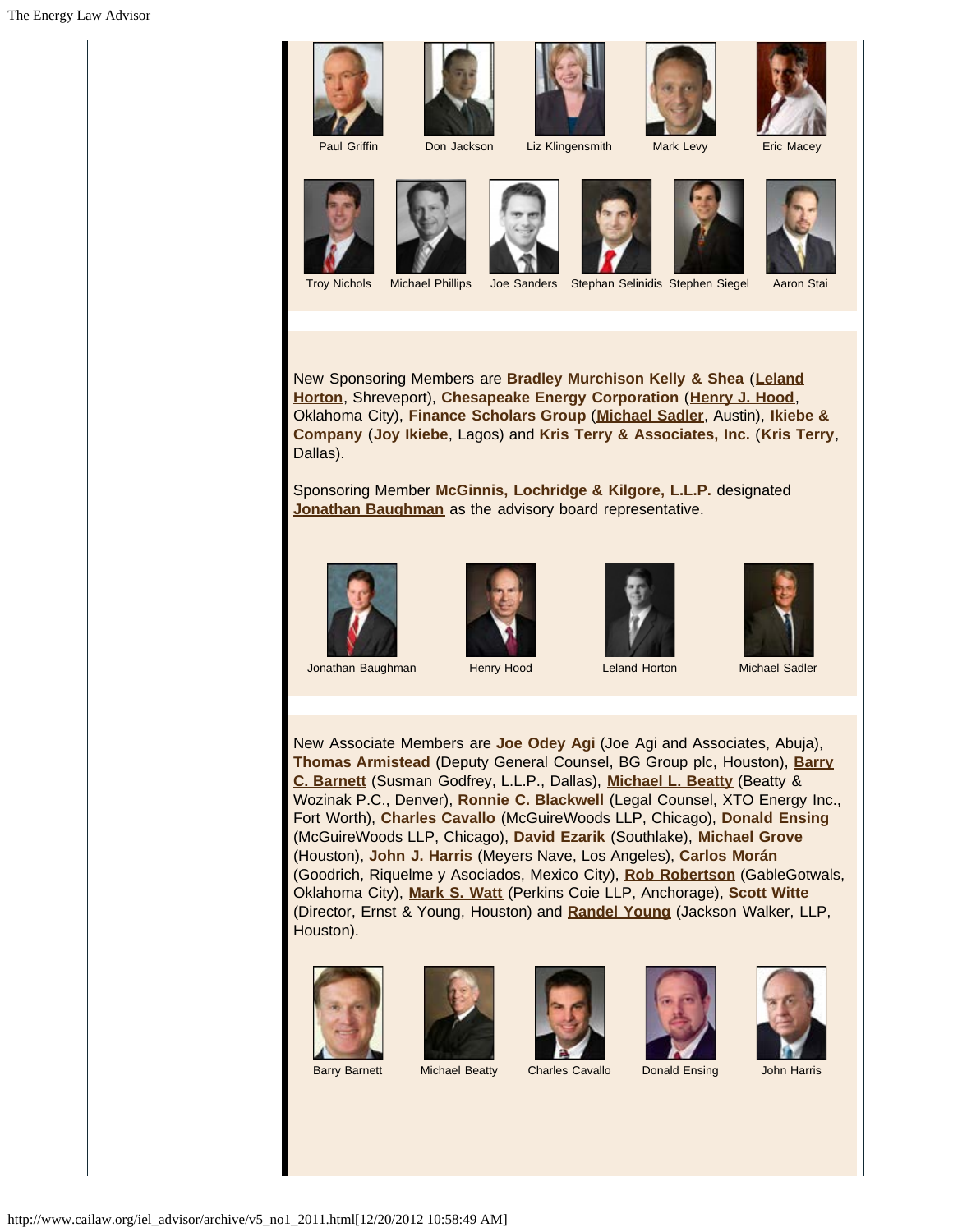







A new non-profit member is **La Asociación Nacional de Abogados de Empresa, Colegio de Abogados, A.C.** (**Eduardo Núñez Rodríguez** and **Carlos Morán**, Mexico City).

A new academic member is **Miranda Wainberg** (Senior Energy Researcher, Center for Energy Economics, University of Texas at Austin, Houston).

New Young Energy Professional Members are **NJ Ayuk** (Centurion Law Firm, Mississauga), **Eric Camp** (Whitaker, Chalk, Swindle & Sawyer, L.L.P., Fort Worth), **Omar Fahel** (Legal Counsel, Anadarko Petroleum Corporation, The Woodlands), **J. Austin Frost** (Haynes and Boone, LLP, Houston), **Justin Marlles** (Counsel, Petrohawk Energy Corporation, Houston), **Eric Pena** (Houston), **April Rolen-Ogden** (Liskow & Lewis, Lafayette), **J. Hunter Summerford** (Bracewell & Giuliani, Houston).











## **Participate in the IEL Advisory Board LinkedIn Group**

Share your thoughts on current issues and developments in the field with other members of the Advisory Board in our new members-only IEL Advisory Board LinkedIn group. If you are not already a member of LinkedIn, click here for directions on how to join.

### **Visit the Advisory Board Members website**

To visit the members website, click here and enter the password that was sent to you recently by email (If you need the email sent to you again, please email iel@cailaw.org). Here you will find current information about the Institute, the Advisory Board and the members themselves, including member photo rosters, committee descriptions and rosters, and a calendar of upcoming events. Here you can also access our new members-only online forum on LinkedIn, our bimonthly newsletter *The Energy Law Advisor*, our *Online Articles Index*, our other publications, and a description of Sponsorship Opportunities at upcoming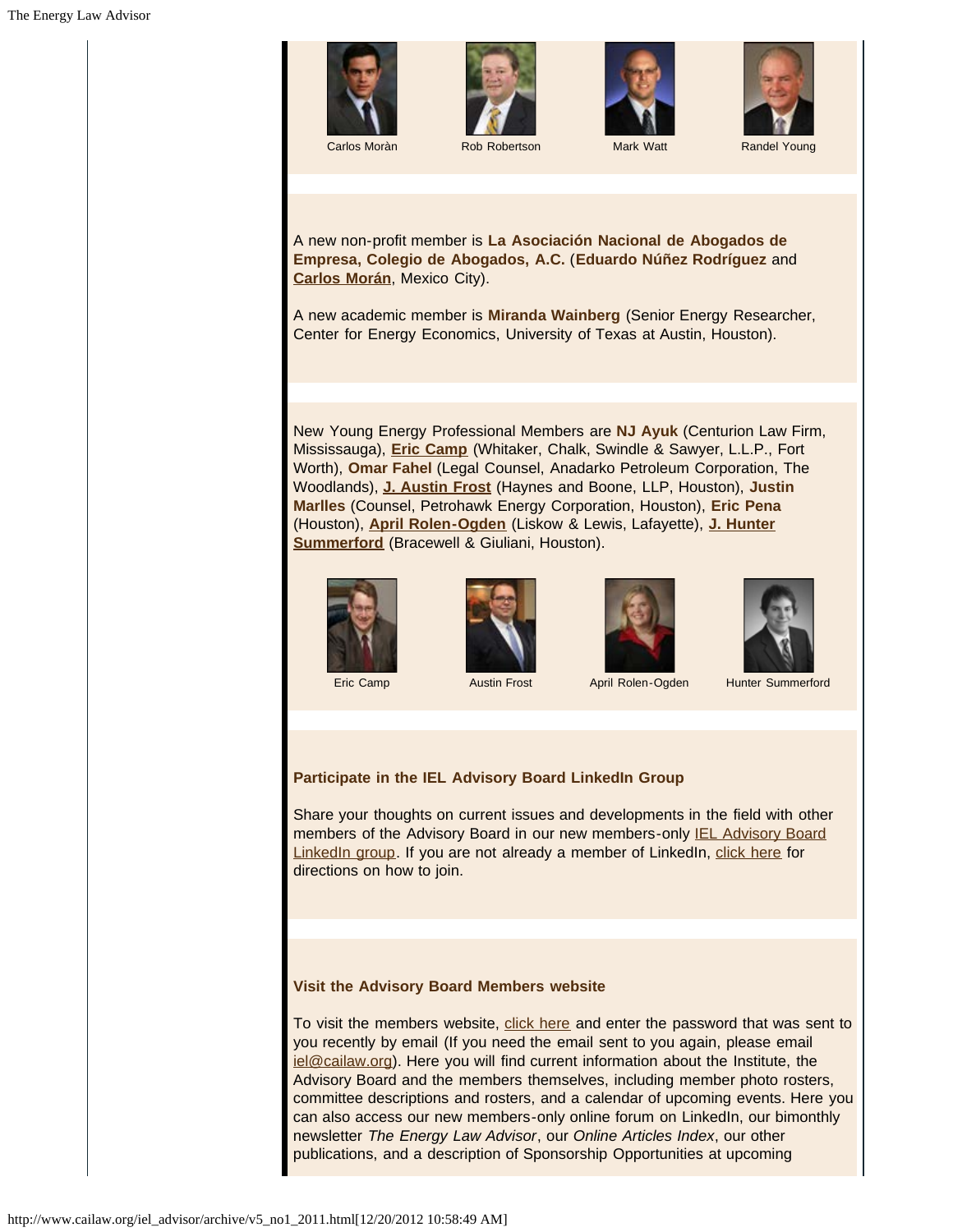

**To ensure that you continue to receive the Energy Law Advisor and its E-Lerts, please add ieladvisor@cailaw.org to your safe sender list or address book today. To discontinue receiving these, please reply to this email with UNSUSCRIBE in the subject line, or email us.**

**Please feel free to forward The Energy Law Advisor newsletter and its E-Lerts to an interested colleague.**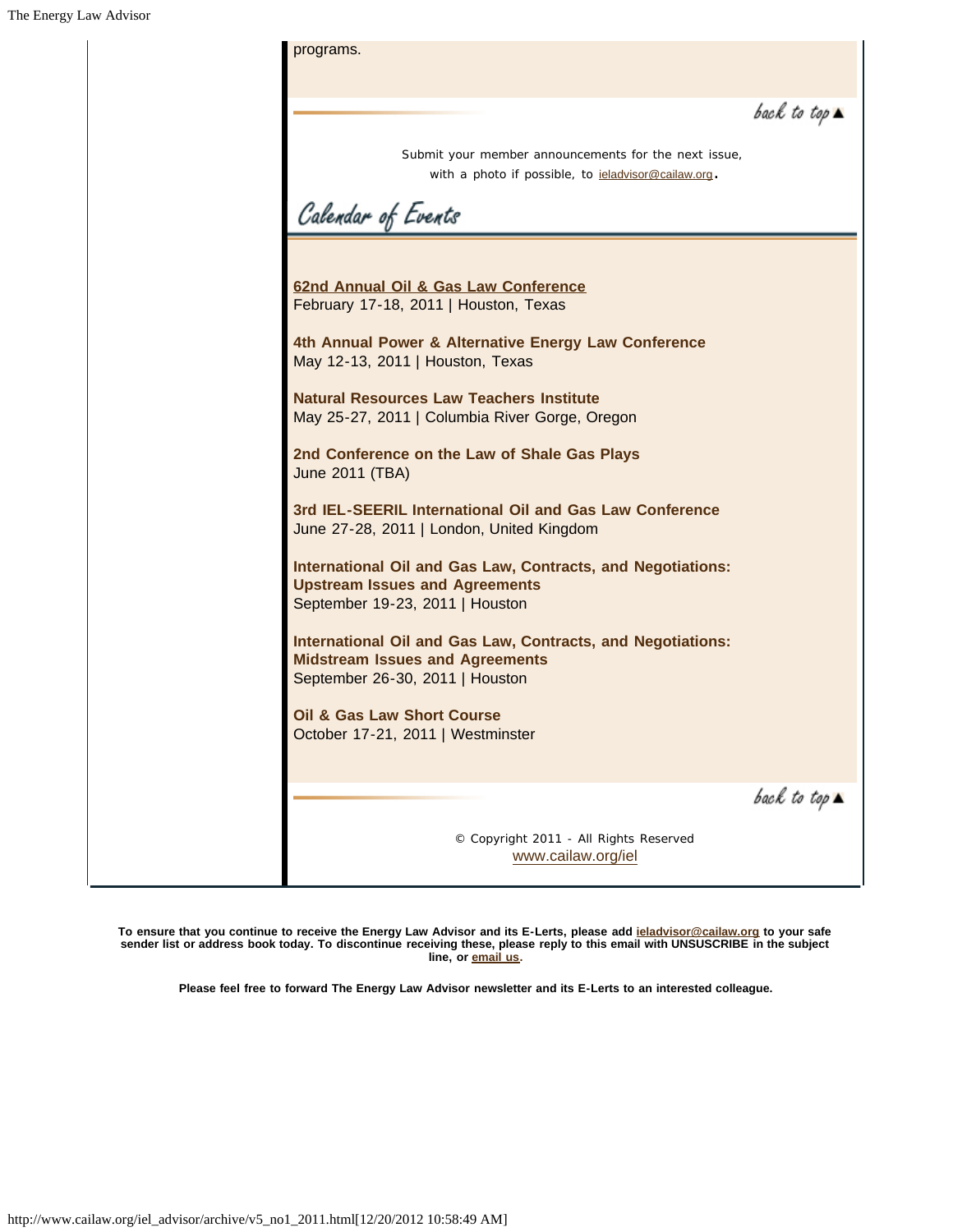

fields that face many challenges, such as being geographically dispersed in areas occupied by communities, being comprised of multiple oil wells that tend to show a rapid declination, and having a difficult geology (low permeability and porosity of rocks).

Pemex needs to avail itself with larger capital investment capabilities in order to face those challenges and be able to maintain competitive levels of oil and gas discovery, development and production costs; increase oil and gas reserve restitution levels; keep oil production levels in the region of 2.5 million bpd; assure supply meets demand; and, reach a 100% proved reserves restitution rate by 2012.

### *2. The reform to the oil legal framework*

In view of the production decline, President Felipe Calderon, at the beginning of his administration, undertook to put forward a major energy reform to the Mexican Congress. In keeping with his promise, he submitted a reform bill aiming at: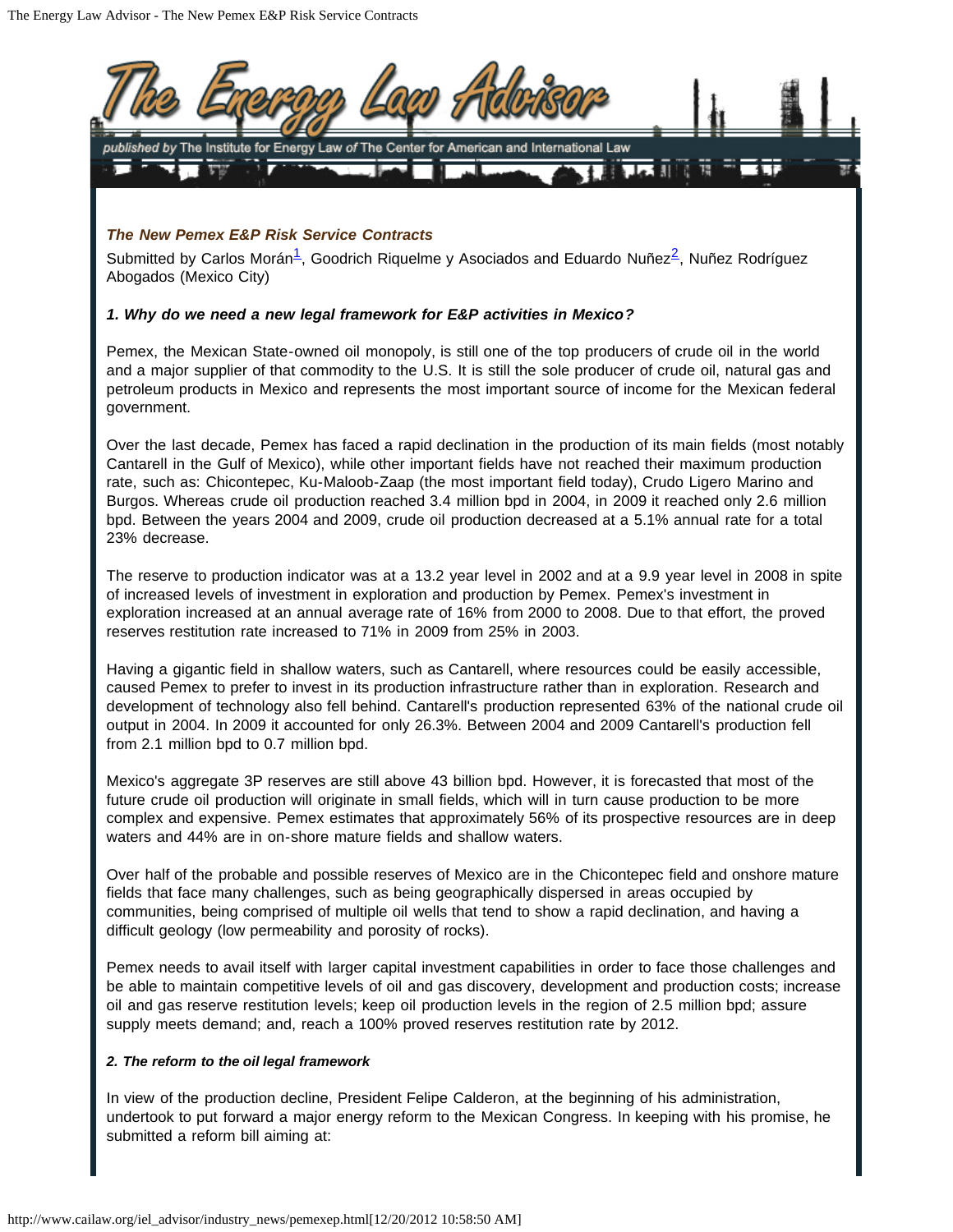- 1. Defining a clear energy policy;
- 2. Strengthening regulatory activities;
- 3. The creation of a corporate governance model for Pemex; and
- 4. A new contractual regime for Pemex;

During the consultation rounds at the Senate, two additional goals were added in order to make the energy reform as comprehensive as possible:

- 1. Development of renewable energy potential; and
- 2. Transition to renewable energy production.

The first consensus reached among the political parties at Congress was that the existing constitutional principles would be respected. The Mexican State would hence confirm its inalienable rights over oil and solid, liquid and gaseous hydrocarbons in the subsoil in accordance with Article 27 of the Mexican Constitution. Likewise, the Mexican State, through Pemex, would continue performing in an exclusive manner all strategic activities related to oil and refined petroleum products as provided by Articles 3 and 4 of the Regulatory Law on Article 27 of the Constitution in Relation to Oil (hereinafter referred to as the "Strategic Activities"), namely:

(i) Exploration, exploitation, refining, transportation, storage, distribution and first-

hand sales $\frac{3}{2}$  of oil and refined oil products;

(ii) Exploration, exploitation, production and first-hand sales of gas , as well as the transportation and storage thereof that is indispensable for interconnecting the exploitation and production chains thereof; and

(iii) Production, transportation, storage, distribution, first-hand sales  $4$  of oil and gas by-products susceptible of being used as industrial basic raw materials (known in Mexico as basic petrochemicals) $\frac{5}{2}$ .

Interestingly enough, neither the Mexican Constitution nor secondary laws dealing with E&P expressly refer to "risk" contracts.

Pemex's monopoly does not entail a total prohibition for private or foreign companies to participate in the Mexican oil industry. Pemex may award works or services agreements under public procurement procedures as long as Pemex does not share profits or production in the exploitation of oil.

With that in mind, a number of out-of-date legal provisions were derogated and new laws and regulations were passed in 2008. The most important piece of legislation originating from the reform was the entirely new Pemex Law (*Ley de Petróleos Mexicanos*) that was enforced on November 29, 2008. The Regulations to the Pemex Law (*Reglamento de la Ley de Petróleos Mexicanos*) were enacted by the Executive Branch on September 5, 2009 and enforced the day after.

Institutional changes came along with the reform. The Mexican Congress granted more powers to the Ministry of Energy for it to become a regulator with real teeth of the activities of Pemex and its subsidiary entities. Likewise, the National Hydrocarbons Commission (*Comisión Nacional de Hidrocarburos*), as a new technical agency, was formed in order to supervise exploration and production activities. The Energy Regulatory Commission was given more powers in order to issue the methodology to determine the price of first-hand sales of heavy oil, gas and basic petrochemicals.

Given the fact that one of the main purposes of the reform was to improve corporate governance in Pemex and taking into account best international practices, a new Pemex Board of Directors was formed, including independent professional experts and technical committees. The new Board of Directors also has greater administrative and management powers. Two new committees in particular will have an important role for the purposes of exploration and production projects: (1) the Committee for Acquisitions, Works and Services (*Comité de Adquisiciones, Arrendamientos, Obras y Servicios –CAAOS*) (to oversee procurement procedures); and (2) the Committee for Investment and Strategy (*Comité de Estrategia e Inversiones*).

A key feature of the new regime is the fact that exploration and production activities will no longer be subject to the traditional government procurement procedures in the Public Works Law (*Ley de Obras Públicas y Servicios Relacionados con las Mismas*) and the Law on Acquisitions, Leases and Services of the Public Sector (*Ley de Adquisiciones, Arrendamientos y Servicios del Sector Público*). The newly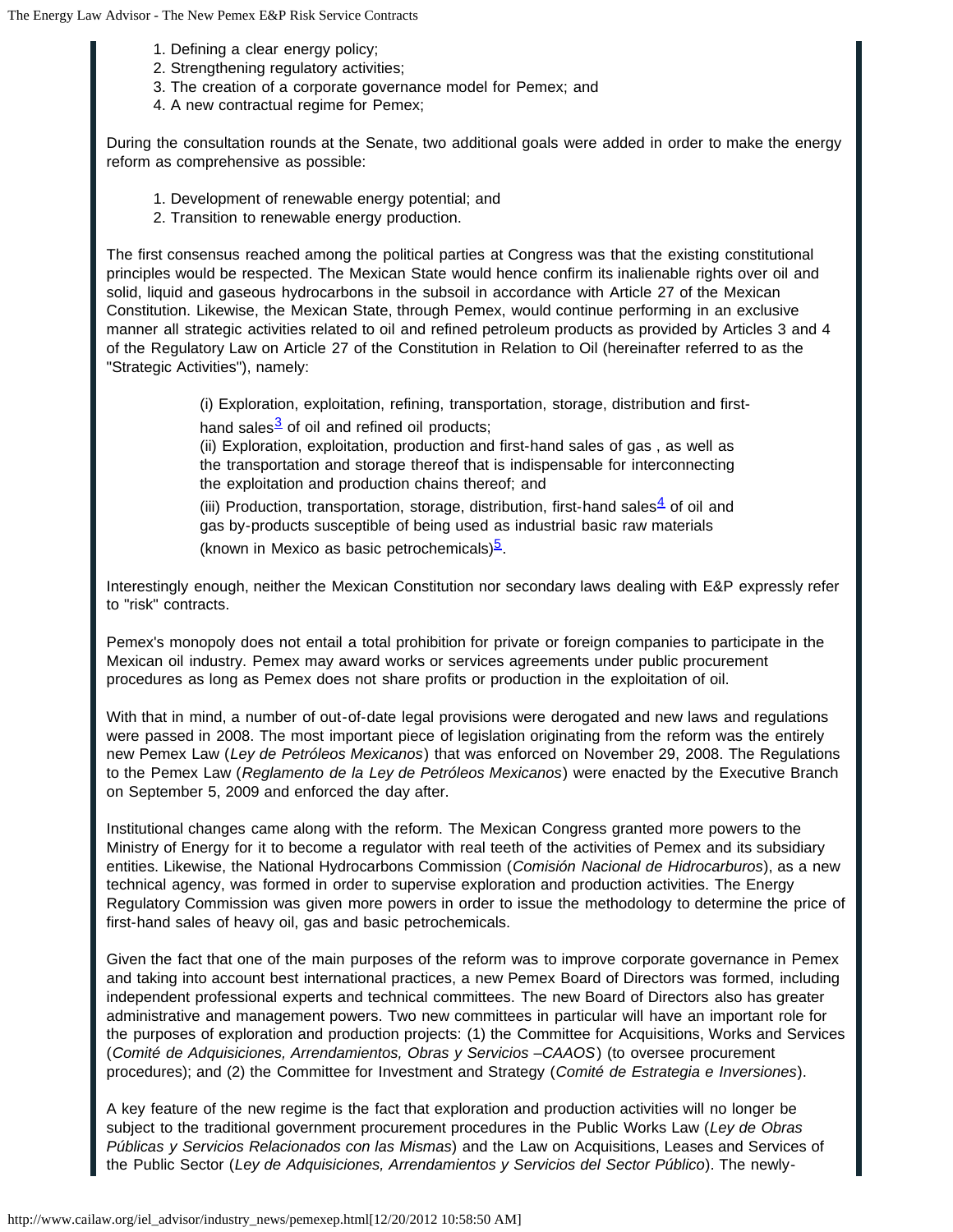enacted Pemex Law and its Regulations contain ad hoc provisions on procurement and contracting for Strategic Activities, and mandated the Board of Directors of Pemex to issue detailed rules on that respect.

On January 6, 2010, the Board of Directors of Pemex finally enacted the new Contracting Rules for Acquisitions, Leases, Works and Services for Strategic Productive Activities of Pemex and Subsidiaries (*Disposiciones Administrativas de Contratación en Materia de Adquisiciones, Arrendamientos, Obras y Servicios de las Actividades Sustantivas de Carácter Productivo de Petróleos Mexicanos y Organismos Subsidiarios* - also known as DACs). Projects related to the Strategic Activities are to be awarded under the new procurement framework and the rest of the projects will continue to be awarded under the old framework.

### *3. New contracting framework*

Under the new rules, three procurement procedure methods remained the same: (1) open tendering; (2) invitation to three bidders; and (3) single source procurement (direct awarding). However, there are some new features, such as: (1) a comprehensive registry for contractors; (2) pre-qualification proceedings; (3) new bid evaluation methods ( i.e., the binary method, the best price method, the net current value method, the cost-benefit method, and formulas using points or percentages, or any other); (4) a consecutive discount offers modality when procuring standardized services or goods; (5) a negotiation stage where the tender guidelines that have an impact on the economic content of a bid may be negotiated; and (6) the substitution of members of a consortium prior to the execution of the agreement is allowed under certain conditions.

Pemex and its subsidiary entities will enjoy more contractual flexibility under the new framework. There are also advantages for contractors, such as transparency, publicity, equality, efficiency, competitiveness and timeliness in procurement procedures. For example, Pemex's contractors will enjoy more freedom to subcontract works or services as long as they keep the planning, direction and performance evaluation of the project. This feature will facilitate the participation of domestic and international services companies in the Mexican market, as the procurement procedures of those operators should be less bureaucratic than Pemex's.

Contract amendments are now allowed if they are motivated by: i) technology developments; ii) market price variations in materials and equipment; iii) new information; and iv) other efficiency reasons.

The new framework provides for more flexibility regarding the assignment of rights and obligations under a Pemex contract or the assignment of an interest in a consortium that has been awarded a Pemex contract. This is an important change, taking into account that, under the old framework, contractors could only assign earnings under Pemex contracts.

Among the finance-related features of the new framework, we may find that: i) bidders will have to be rated by rating agencies registered with the National Banking and Securities Commission (*Comisión Nacional Bancaria y de Valores*) (BBB by Fitch, Standard & Poor's or HR Ratings de Mexico, or Baa2 by Moody's); ii) Pemex is expressly allowed to receive corporate guarantees from bidders' parent companies; iii) consideration by Pemex will continue to be paid in cash (as opposed to oil barrels); iv) compensation formulas may now include production incentives based on indicators customarily used in the industry, such as production volumes and costs, incorporated and recovered reserves, timely performance and the creation of economies of scale; v) compensation adjustments may be stipulated in the contracts and take into account domestic or international indexes, public information or price indicators published by specialized renowned institutions; and vi) additional compensation may be agreed upon in the contract but must be based on time efficiency if it results in a reduction of Pemex's costs, or on the extent to which Pemex may benefit from new technologies provided by the contractor, or on efficiency that translates in higher profits for Pemex.

From a liability standpoint, contractors should have more certainty under the new framework when it comes to the degree of their exposure to liability. A fairer distribution of liabilities is now allowed. Knock-for-knock provisions, limits of liability and exclusion of consequential damages may be incorporated into Pemex's E&P contracts. However, the parties to a consortium awarded a Pemex contract will remain joint and severally liable vis-à-vis Pemex irrespective of the value of their interest in the consortium or their tasks in the operations.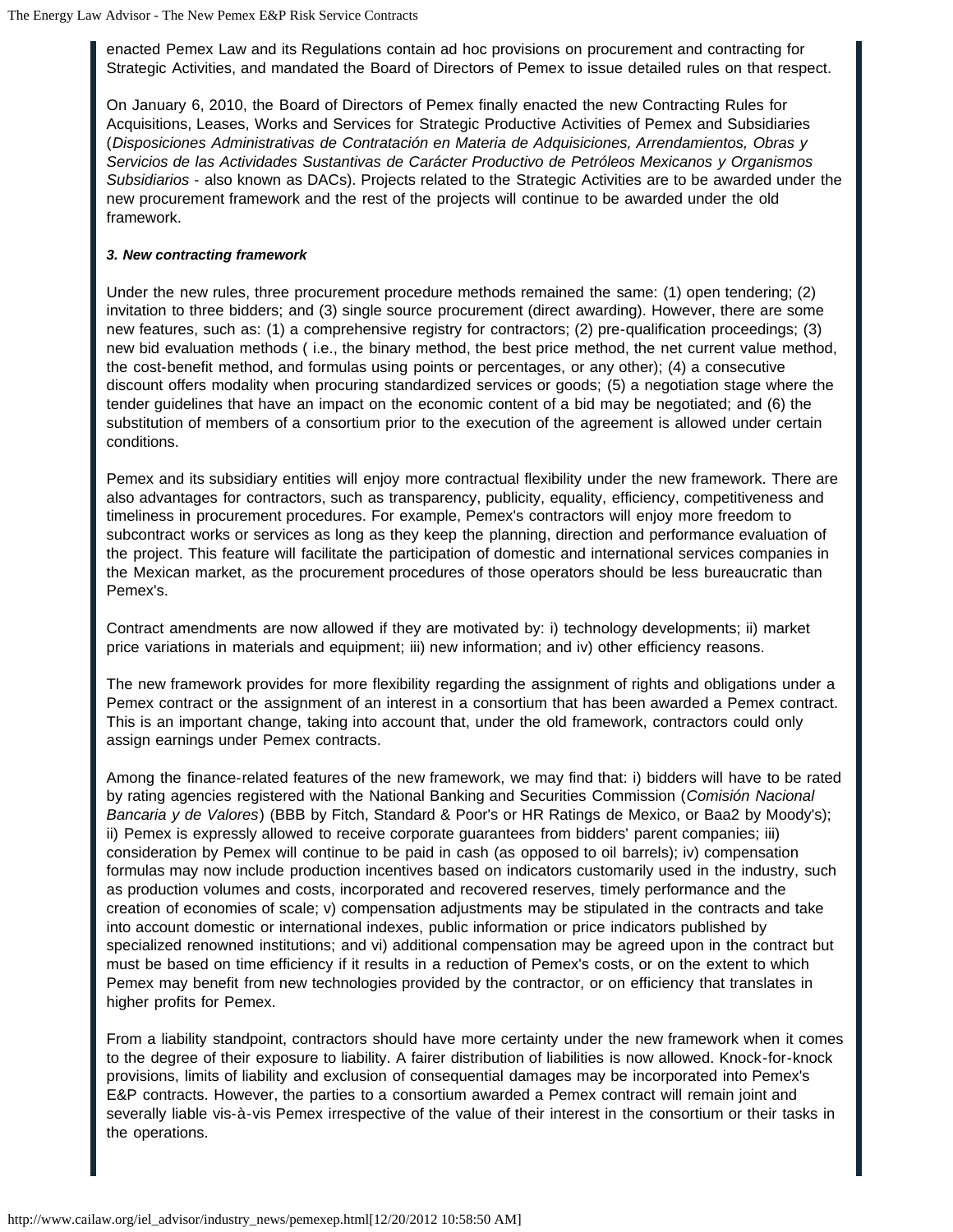Another key feature of the reform that oil services companies should take into account is the new Registry of Suppliers and Contractors (*Registro de Proveedores y Contratistas de los Organismos Descentralizados*) that Pemex will be obligated to maintain. The Registry shall keep records of E&P contracts; contractors and their certifications, production capabilities and evaluations; penalties imposed on contractors; contractors forbidden to bid; as well as contractors' performance regarding, *inter alia*, timely delivery, quality, safety, environmental compliance and labor responsibility.

A major controversy resulting from the 2008 reform is the prohibition established in the Pemex Law for Pemex's contractors to register Mexican oil reserves as assets of their own. The same provision stipulates that only the Mexican State shall register those reserves as part of their patrimony. How far that provision reaches is still somewhat unclear. The Mexican Ministry of Energy maintains a record of the reserves under the Mexican subsoil, but would that provision apply as well to the registration of reserves in contractors' financial statements? Would simply registering a legal right to produce Mexican oil be in contravention of that provision? Would it be so if the registration was made in financial statements to be filed with a non-Mexican securities regulator? Would that registration impair the Mexican State's ability to register its reserves? If so, what would the sanction be under Mexican law?

## *4. E&P risk service contracts and the South Region projects*

The Contracting Rules detail a non-exclusive list of Pemex's E&P contracting modalities:

- I. Exploration contracts;
- II. Oilfield development contracts;
- III. E&P risk services contracts (*contratos integrales*); and
- IV. Transactional contracts.

The only way for private companies to participate in integrated oil and gas exploration and exploitation activities in Mexico will be to enter into the E&P risk services contract.

The E&P risk services contract is meant to be used in on-shore mature fields (Chicontepec, the North Region and the South Region) and deep-water projects. The aggregate prospective resources of those projects total 6 billion barrels.

So far, Pemex-Exploración y Producción (a subsidiary of Pemex - "PEP") has published the model contract that it expects to use for three on-shore mature oilfield areas in the state of Tabasco, namely: Carrizo, Santuario and Magallanes (all in the South Region).

Pemex's Board of Directors approved the model contract on November 24, 2010. Coincidentally, in early December 2010, the Supreme Court confirmed the constitutionality of certain challenged articles of the Pemex Law and the Regulatory Law on Article 27 of the Constitution in Relation to Oil.

According to the draft tender guidelines, in order to pre-qualify to participate in the South Region Contract Areas bidding procedures, oilfield operators will have to prove they have operated fields with a certain minimum total production during the previous year and have invested a certain minimum amount in E&P projects. For example, in the awarding of the Contract Areas, those pre-qualification requirements will be as follows:

| <b>Minimum Production (bpd)</b> | <b>Minimum Investment (USD)</b> |  |
|---------------------------------|---------------------------------|--|
| 30                              | 100                             |  |
| 1 በ                             | 35                              |  |
|                                 | 35                              |  |
|                                 |                                 |  |

A consortium may add the production or investment of different companies within the same corporate group in order to fulfill those pre-qualification requirements. The production or investment of non-related entities cannot be added for that purpose.

The tender security that Pemex plans to require from bidders for the South Region projects will be a stand-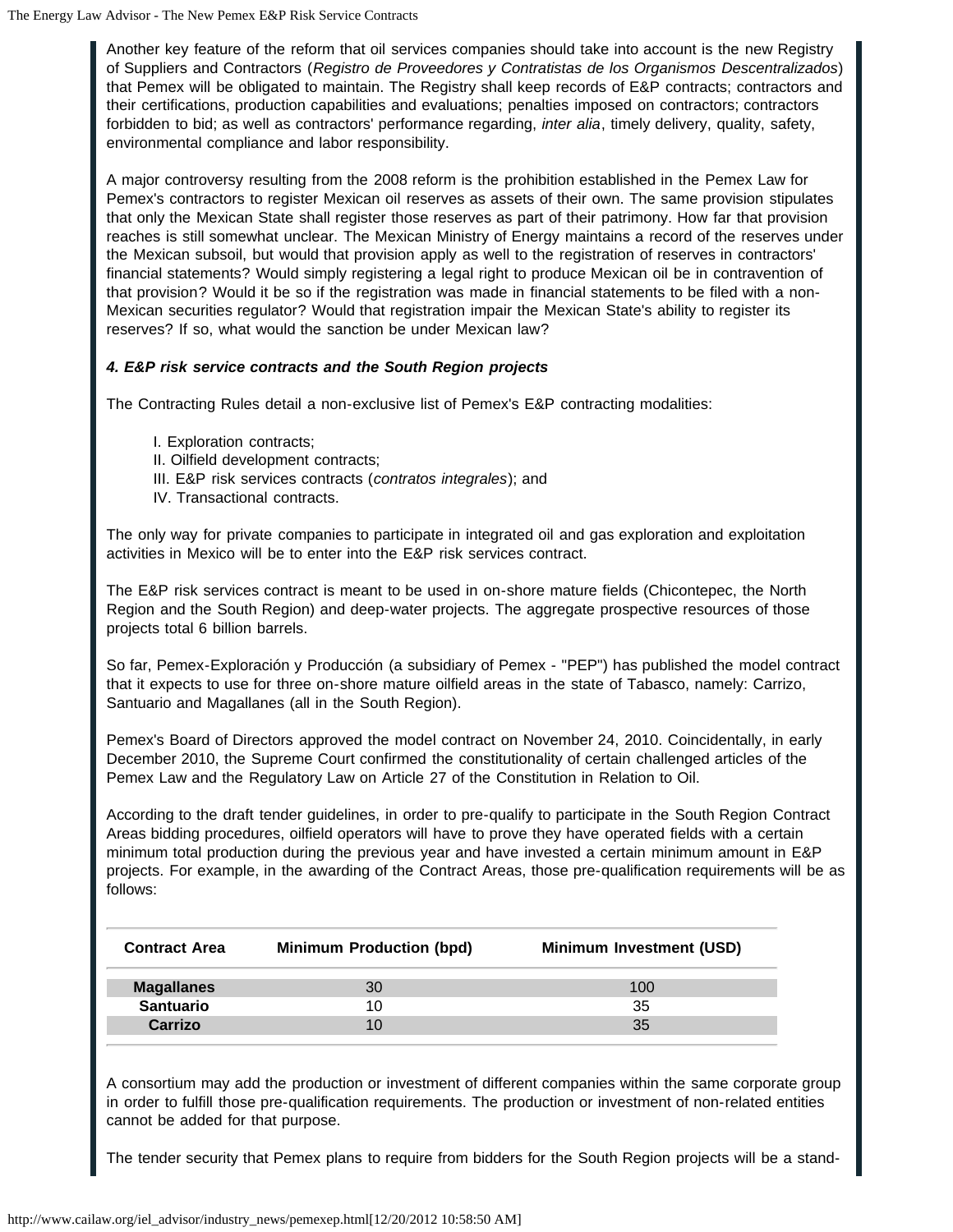by letter of credit issued by a financial institution operating in Mexico in the amount of USD 2 million, which shall initially guarantee the completion of the minimum evaluation program and subsequently the conclusion of the minimum works program. Performance security will be required in the form of a corporate guarantee and a stand-by letter of credit issued by a financial institution operating in Mexico.

The expected duration of the South Region contracts is 25 years; which will be divided into an evaluation phase and a development phase. Pemex may agree to an extension of the term.

The purpose of the contracts is the evaluation/exploration, development and production of oil and gas within the Contract Area. Bidders may bid for as many of those three Contract Areas as they wish. Contract Areas may be reduced or extended under certain conditions.

According to PEP, as of January 1, 2010, the Carrizo area reported oil reserves in the region of 49 million barrels while gas reserves amounted to 5.8 billion square feet. The initial Contract Area for this project will be 13 square kilometers.

The initial Contract Area of the Santuario project will be 17.6 square kilometers. As of January 1, 2010, oil reserves in this area reached 39.6 million barrels and gas reserves 25.5 billion square feet.

The Magallanes area is by far the largest of these three projects in the South Region. Its initial Contract Area will be in excess of 169 square kilometers. As of January 1, 2010, reserve levels exceeded 92 million barrels of oil and 93 billion square feet of gas.

The Magallanes and Santuario areas currently produce nearly 14,000 barrels per day.

The South Region contracts will be awarded to the consortium offering the lowest fee per barrel, as the only consideration payable under the awarded contract will be a fee per barrel plus a partial reimbursement (e.g. 75%) of the contractor's costs and capital expenditures. The fee per barrel will be adjusted on the basis of the contractor's revenues/expenses ratio. PEP will only pay the contractor once it has commenced the delivery of hydrocarbons to PEP during the development phase. Consideration will be adjusted every six months in accordance with inflation as reported by the U.S. Bureau of Labor Statistics price indexes. Payments by PEP will be subject to PEP's available cash flow for the project. Any difference owed to the contractor will be carried forward. The available cash flow will be based on PEP's forecasted gross income from the project based on an average of the West Texas Sour spot price, less PEP's payable taxes.

The awarded contractor will have to provide all of the funding required to cover all of the expenses related to the services rendered (except PEP's expenses), including wages, technology, materials and financing costs.

During the evaluation phase, the contractor will have to comply with a minimum evaluation program. This program will have a minimum value in U.S. dollars and include, *inter alia*: geological, petro-physical and reservoir studies; interpretation of seismic data; testing of different practices and technologies; well drilling for information gathering purposes; building drilling and production infrastructure; and, a knowledge exchange program with PEP. The evaluation phase shall last 24 months according to the draft tender guidelines.

Contractors will be allowed to abandon the Contract Area upon providing a 3-month notice to PEP. To invoke that right, contractors should have fulfilled certain abandonment requirements and completed the minimum evaluation program or the minimum works program, as the case may be, depending on the phase of the contract. In the event of abandonment, contractors will not be entitled to any payment from PEP (except for the reimbursement of authorized abandonment expenses).

If the contractor decides to carry on with the project after the evaluation phase, it shall submit a development plan for PEP's approval. The development plan shall not contain excessive expenses (beyond what PEP is willing to reimburse) but fulfill the minimum works program agreed with PEP, which contains minimum investment obligations for the development phase. The development plan must also: forecast an optimal recovery of hydrocarbons in the expected economic scenarios; comply with feasibility requirements; meet safety, security and environmental standards; and contain mechanisms for the promotion of technology transferring, training, education, research and development, sustainable development and national content<sup>6</sup>. PEP may suggest amendments to the development plan so long as the amendments do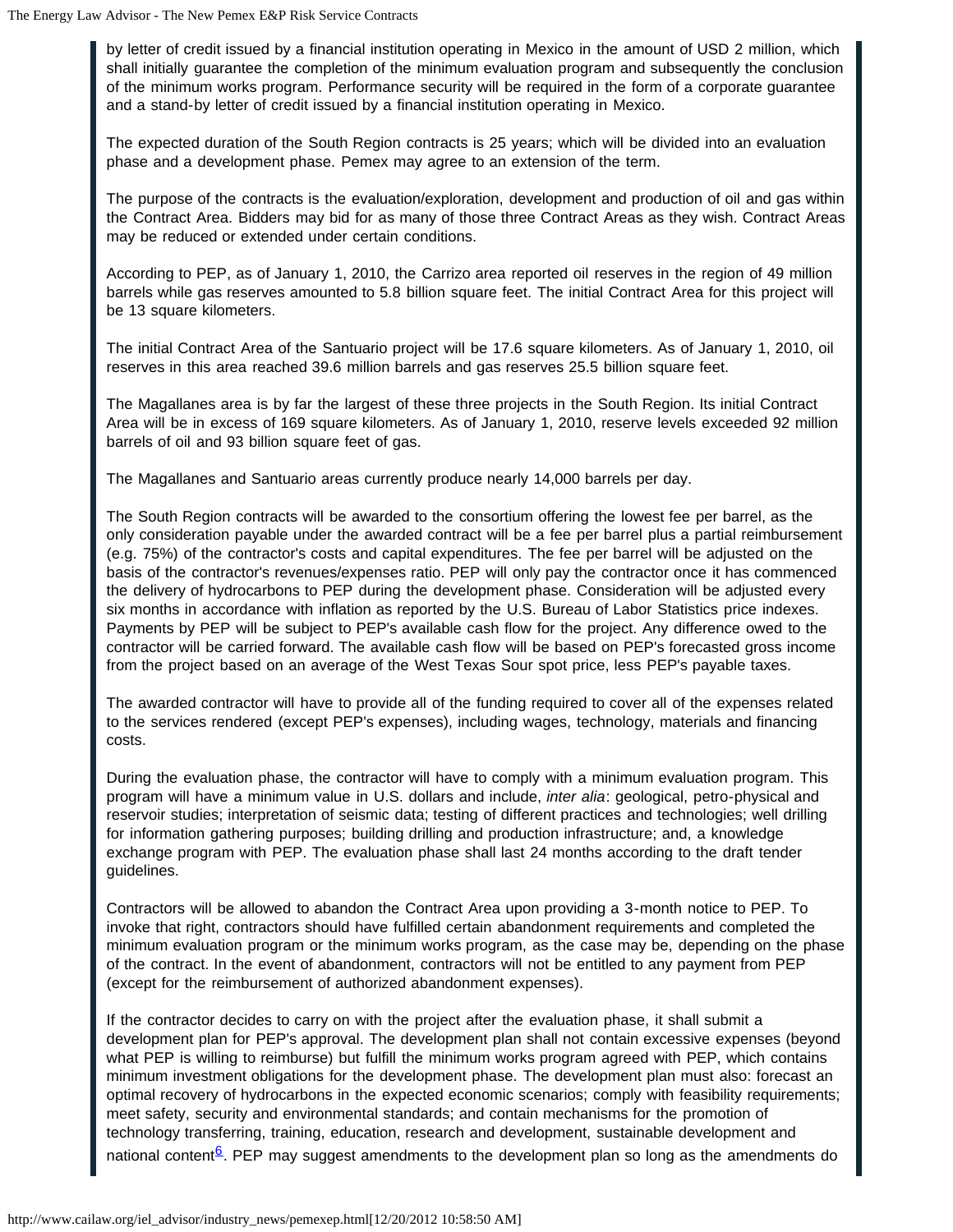not refer to technical specifications that have an adverse impact on the technologies proposed by the contractor. The contractor may, from time to time, propose amendments to the development plan.

Throughout the duration of the contract, the contractor will also have to submit annual work programs along with budgets of expenses to PEP. A Steering Committee formed by two representatives of PEP and two representatives of the contractor will review those programs. The Steering Committee will oversee the performance of the services from a contractual viewpoint and try to resolve disputes before they turn into arbitration proceedings.

PEP will annually evaluate the contractor using key performance indicators, such as production volume; on budget performance; health, safety and environmental protection; and national content. PEP shall use the evaluation scores to decide whether or not to extend the Contract Area upon contractor's request or help PEP decide to award another contract in the future to the same contractor.

The contractor shall transfer to PEP the ownership title to all pipelines, facilities, drilling and production equipment, other equipment, machinery, tools, goods, supplies, plants, and technical documents acquired by the contractor for the rendering of the services to PEP. Although the contractor may offer to PEP the building infrastructure required for the project (to be reimbursed for it), PEP may decide to build it itself or hire a third party to build it. PEP may also request the contractor to use existing infrastructure in the area.

Pemex's unionized employees currently working in some facilities in the Contract Area will remain subordinated to PEP and PEP shall be responsible for those workers as their employer. PEP shall coordinate their activities as per the work program of the project.

The contractor is expressly authorized to assign the contract to a company controlled by the same corporate group; provided, however, that the assignment refers to the entire contract as opposed to a portion thereof. The assignment of earnings under the contract is possible but, subject to PEP's prior consent, should not be unreasonably withheld. At any time the contractor may request Pemex's authorization to assign the contract to another qualified bidder or third party with adequate financial and technical capabilities.

In the event a reservoir in the Contract Area extends beyond the limits thereof, PEP may request the contractor to negotiate and execute a unitization agreement with either one or more operators or with PEP itself.

It will be the contractor's duty to apply for and obtain any governmental or environmental permits required for the rendering of the services to PEP.

It should be noted that Mexican law does not establish limits for civil liability for losses and damages arising out of or in connection with environmental disasters caused by the production of oil. As the model contract stands now, the contractor will be solely and unlimitedly liable for environmental damages occurring in the Contract Area as well as for any direct and immediate losses and damages resulting from a loss of hydrocarbons. Consequential or punitive damages are excluded.

The contractor could be a Mexican-specific vehicle company formed by the members of a consortium for the sole purpose of performing the services under the awarded contract. The draft tender guidelines do not stipulate a minimum fixed contributed capital for the contractor. At any rate, all of the members of the consortium will have to sign the awarded contract in order to remain jointly and severally liable, along with the contractor, to PEP.

In the event the contractor is a consortium having Pemex as a member, the consortium shall appoint a consortium leader (other than Pemex) to act as operator of the Contract Area and act as a liaison between the consortium and PEP. The operator will be in charge of the management of the consortium's activities in compliance with the PEP contract, the procurement strategy of the consortium and day-to-day decisions. The operator would be subject to the decisions of a Coordination Committee formed by the members of the consortium (the operator would chair the committee). The consortium would be deemed as a private entity or joint venture in spite of Pemex's participation therein.

The contractor, in accordance with the best international practices and standards in the industry, shall purchase insurance covering all risks inherent to the performance of the services for PEP.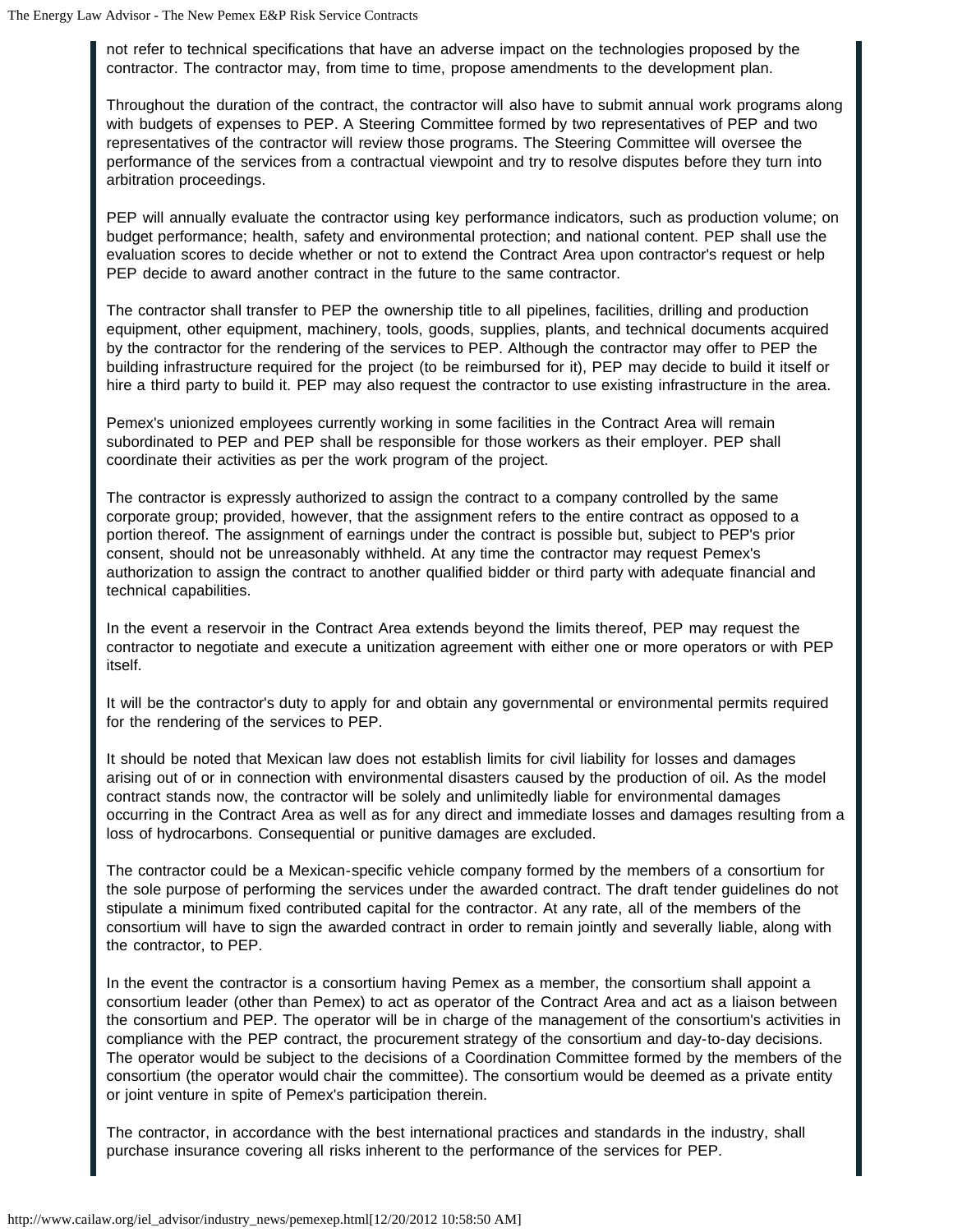The PEP contracts will be subject to Mexican law and any disputes arising therefrom shall be resolved under the ICC Rules of Arbitration. The contracts shall stipulate a payment calculation disputes mechanism under which such disputes will be resolved by a technical expert's decision.

With regards to potential Mexican tax legislation changes, the model contract simply sets forth that if those changes affect oil and gas services providers, the parties to the contract may amend the contract if deemed beneficial.

#### *5. Closing remarks*

In order to benefit from larger capital investment capabilities, technology and the efficiency of international services companies, Pemex is now expressly allowed to award the exploration, production and operation of large blocks of oilfields to those companies for a long term under E&P risk services contracts. The usual practice of Pemex hiring and managing numerous contractors in each field should increasingly become the exception rather than the rule.

The new E&P risk services model contract was designed by a specialized team in Pemex and the Mexican government during an open, inclusive and participative process in which the opinions of experts, interested companies and internationally well-respected consultants were taken into account.

Pemex expects to attract the attention of international oil services providers and oil companies in view of the potential of the oilfields in which the new model contract will be used, the fact that contractors' supplies are regionally available and a balanced economic model behind the contract; an economic model where incentives are clear and simple, economic parameters are certain and a competitive investment return is offered.

Even though the oil industry worldwide expected a deeper reform to the Mexican oil regime, we believe that the reform as passed amounted to a real breakthrough in Mexican oil history, as an oil legislation reform of this magnitude had not been seen in decades in our country.

It remains to be seen how much interest the resultant new model contract attracts internationally. Undoubtedly, the success of the new model contract will depend to a great extent on the economic model on which it is based.

According to PEP, the procurement procedure leading to the awarding of the South Region projects will formally be launched in February and the contracts are to be awarded in mid-July.

 $6$  It should be noted that national content requirements may not contravene the ten free trade agreements containing a public procurement procedure section that Mexico has adopted.

*back to The Energy Law Advisor Archive*

To ensure that you continue to receive this quarterly newsletter, add ieladvisor@cailaw.org to your safe sender list or address book today. To discontinue receiving this newsletters, please reply to this email with **UNSUSCRIBE** in the subject line, or email us.

Please feel free to forward The Energy Law Advisor newsletter to an interested colleague.

<sup>1</sup> Sub-Coordinator of the Energy Committee of the National Association of Business Lawyers ("ANADE"), Mexico.

<sup>2</sup> Coordinator of ANADE's Energy Committee.

<sup>&</sup>lt;sup>3</sup> First-hand sales are defined in Article 21 of the Regulations to the Regulatory Law on Article 27 of the Constitution in Relation to Oil as the first sale of hydrocarbons conducted by Pemex to a third party for its delivery in Mexican territory.

<sup>4</sup> It must be noted that pursuant to the Natural Gas Regulations (article 3) and the Liquefied Petroleum Gas Regulations (article 4) imports and exports of gas may now be performed freely by private parties in terms of the Foreign Trade Law; provided, however, that the storage, distribution and transportation of gas be conducted by holders of permits issued by the Ministry of Energy through the Energy Regulatory Commission (*Comisión Reguladora de Energía*).

<sup>5</sup> Basic petrochemicals are ethane, propane, butane, pentane, hexane, heptane, naphtha, raw materials for the production of carbon black, and methane when recovered from the extraction of hydrocarbons in Mexican oil fields and utilized as a raw material in industrial petrochemical processes. Non-basic petrochemicals (also known as secondary petrochemicals) may be produced, stored and commercialized by private entities. Examples of secondary petrochemicals are ammonia, ethylene, propylene, toluene, formaldehyde, nitric acid, ethylene dioxide resins, polyester, synthetic fibers and polyurethane foam. The distinction between basic petrochemicals and secondary petrochemicals in Mexican law is based on political or economic criteria rather than scientific or chemical ones.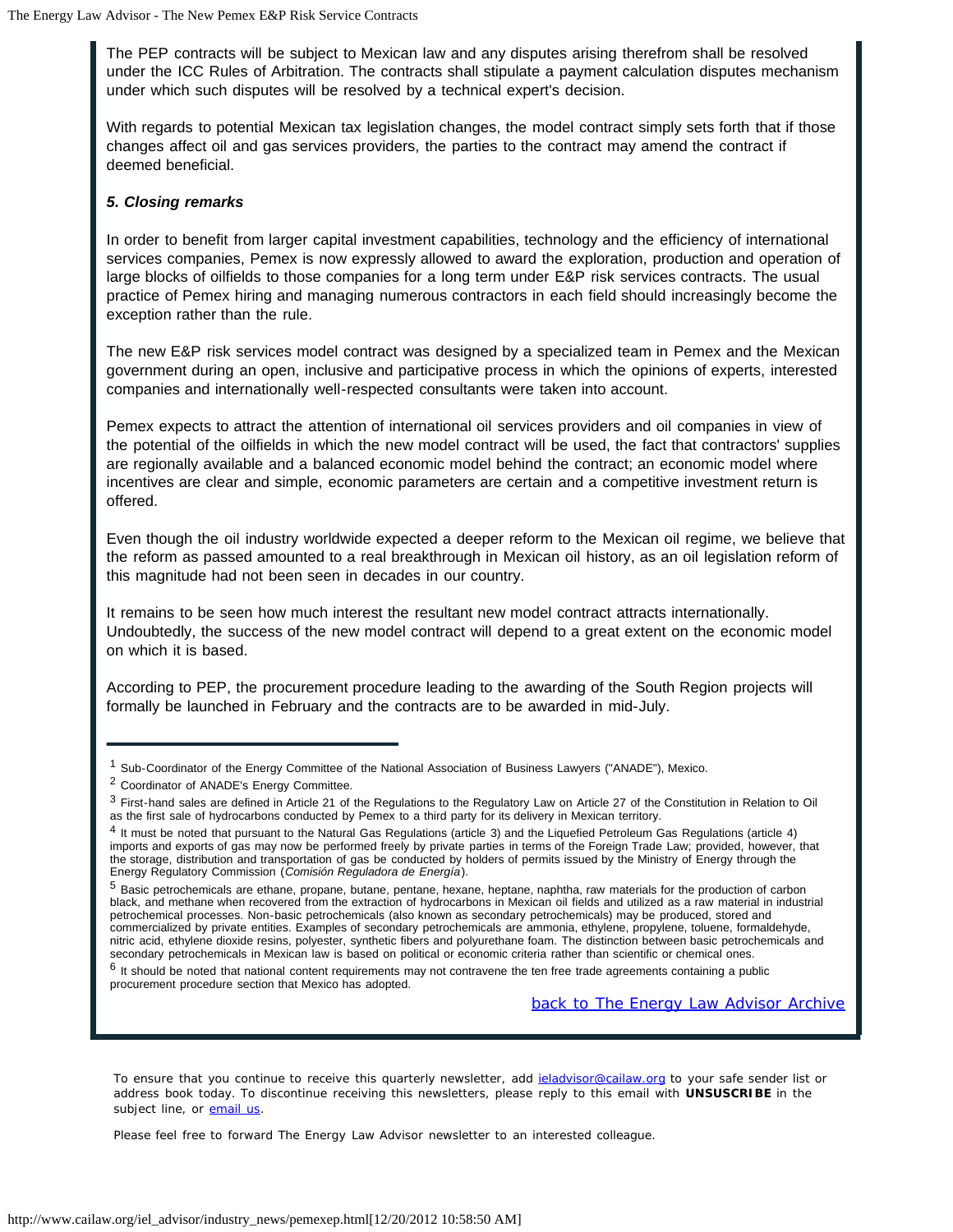

*EPA's Regulation of Greenhouse Gases and the Three Branches of Government* Submitted by Terry W. Roberson<sup>[1](#page-16-0)</sup>, Farnsworth & VonBerg, L.L.P., Houston

The main environmental issue facing the energy industry is federal regulation of greenhouse gases ("GHGs"). All three branches of the government will participate in the GHG debate over the next two years. The White House will continue to regulate what it has been unable to legislate. The 112th Congress has proposed legislation to implement democratic consent. Further, the Supreme Court may have to determine whether such emissions contribute to climate change.

### **Background**

After 35 years of research, the legal authority for the federal government to regulate air pollution was granted in 1990. The Air Pollution Control Act of 1955 was the first federal legislation that issued research funds for air pollution. The Clean Air Act of 1963 established a federal program with the U.S. Public Health Services and authorized research into controlling air pollution. The Air Quality Act enacted in 1967 permitted the federal government to conduct extensive ambient monitoring studies and stationary source inspections. The Clean Air Act of 1970 ("CAA") authorized the creation of federal and state regulations to limit emissions from stationary and mobile sources. The major regulatory programs facing stationary sources were: the National Ambient Air Quality Standards ("NAAQS"), State Implementations Plans, New Source Performance Standards, and National Emission Standards for Hazardous Air Pollutants. Additionally, the U.S. Environmental Protection Agency ("EPA") was created on May 2, 1971 to implement the CAA regulations. The 1977 amendments to the CAA authorized provisions for the Prevention of Significant Deterioration ("PSD") or air quality in areas attaining the NAAQS. The 1990 amendment required all states to develop operating permit programs for stationary sources. Every major industrial source of air pollution must obtain a Title V Operating Permit, which includes air emission control requirements.

#### **Administrative Branch**

Recent Presidents were required to determine whether GHGs are pollutants and subject to regulation by the EPA. The Clinton administration found that GHGs were pollutants subject to regulation; however, the Bush administration concluded they were not. The judicial branch entered the debate in April 2007, when the U.S. Supreme Court held in *Massachusetts v. EPA* that the CAA authorizes the EPA to regulate GHGs, including carbon dioxide<sup>[2](#page-17-0)</sup>. It ruled that the EPA was required to determine if GHG emissions contribute to climate change. On December 18, 2008, the EPA issued a memorandum entitled "EPA's Interpretation of Regulations that Determine Pollutants Covered by Federal Prevention of Significant Deterioration (PSD) Permit Program." This was the EPA's first step to determine whether carbon dioxide is a regulated pollutant requiring a best available control technology in new PSD permits.

When President Barack Obama took office in January 2009, the EPA initiated the process to regulate GHGs. In April 2009, the EPA responded to the Supreme Court by issuing a proposed finding that GHGs threaten public health and contribute to global warming under Section 202(a) of the CAA. As a prerequisite to finalizing EPA's Corporate Average Fuel Economy (CAFÉ) standards for light duty vehicles, the EPA found in December 2009 that six GHGs endangered the public health and welfare and the emissions of these gases from new motor vehicles contribute to GHG pollution<sup>[3](#page-17-1)</sup>. On March 29, 2010, the EPA signed a notice that it will continue to apply the December 2008 memorandum's interpretation of "subject to regulation." It finalized the regulation of GHG emissions from light duty vehicles on April 1, 2010. The CAA permitting program emissions thresholds for pollutants from stationary sources, e.g., factories, are 100 and 250 tons a year. However, GHGs are emitted in much higher volumes than other air pollutants so the threshold must be reduced by a tailoring rule. Otherwise, the level of permits in a state could increase from 20 to 2,000 due to GHGs. The EPA issued its final GHG tailoring rule on June 3, 2010 requiring GHGs be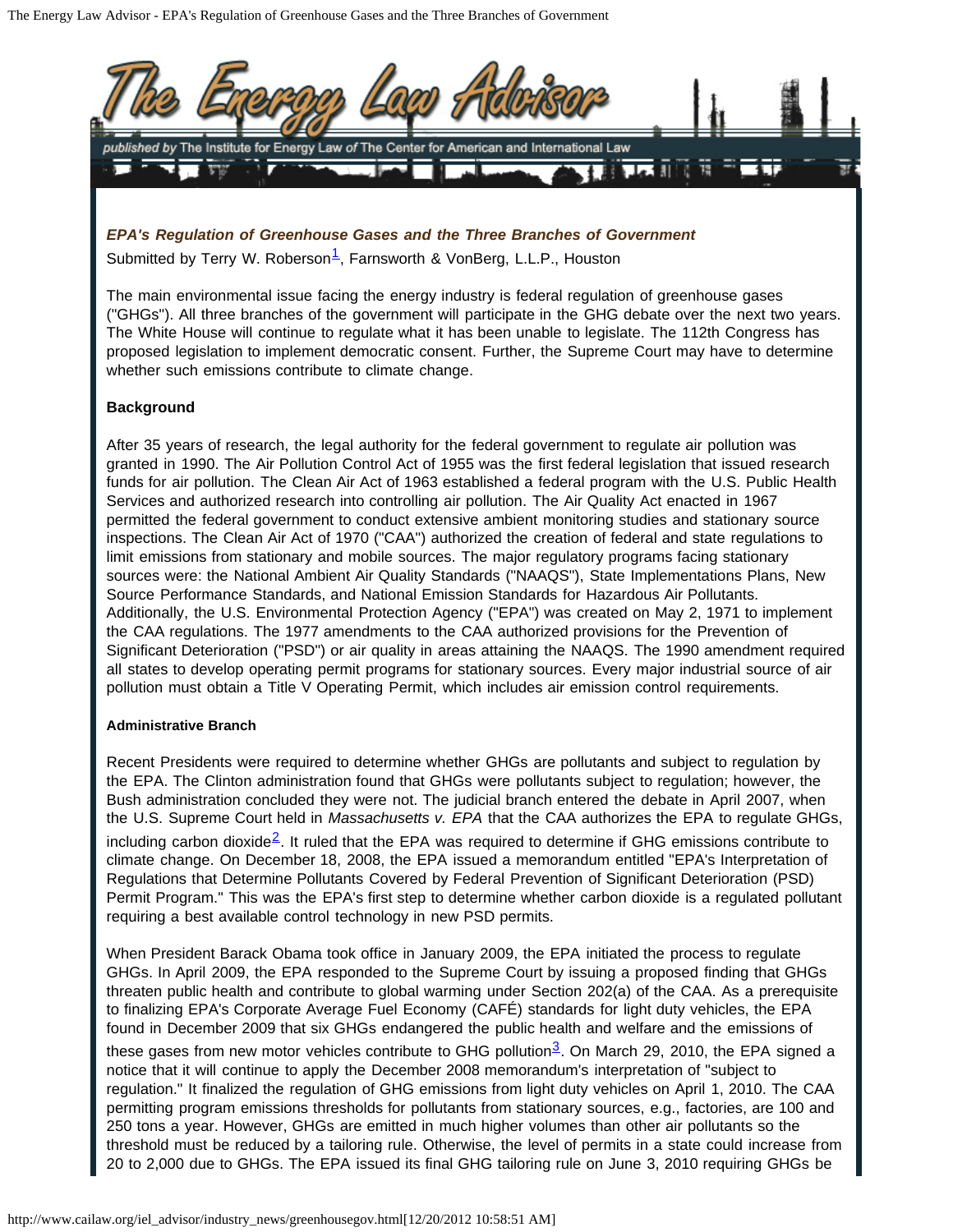regulated under the CAA's PSD and Title V Operating Permit programs. State authorities had until August to notify the EPA whether they must make rule changes to implement the new regulations and when such changes would occur.

The Obama administration has been utilizing the EPA to regulate GHGs because they were unable to pass such legislation. The November 2010 election will affect U.S. energy policies, in particular cap and trade and the EPA regulation of greenhouse gases. Republicans gained over 60 seats in the House; the biggest shift since the Democrats lost 75 seats in the 1948 election. In a humbling November 3, 2010 news conference, the President stated both parties must unite and engage in an honest and civil debate about

the issues<sup>4</sup>. The President's agenda is to reduce our deficit, provide clean energy initiatives, ensure our children have the best education in the world, and invest in technology that enables us to keep our competitive edge in the global economy. President Barack Obama faces a Republican held House that insists on cutting taxes and spending. The President and Congressional leadership must compromise to achieve any success on GHG legislation in the 112th Congress.

### **Legislative Branch**

Congress faced regulation of GHGs in proposed cap and trade legislation during the past two years. This issue began gaining traction during the 2008 election cycle and was at its pinnacle prior to health care reform. On June 26, 2009, the House of Representatives passed the American Clean Energy and Security Act (H.R. 2454) to create jobs, increase energy independence, reduce pollution, and keep energy costs

low<sup>5</sup>. Despite the success of cap and trade in the House, it continues to languish in the Senate. The first cap and trade bill, the Clean Energy Jobs and American Power Act of 2009 (S. 1733), was passed by the Senate Environment and Public Works Committee in November 2009 and placed on the Senate Legislative Calendar in February 2010. Next, Debbie Stabenow (D-MI) introduced the Clean Energy Partnerships Act of 2009 (S. 2729), which was referred to the Committee on Environmental and Public Works in November 2010. Eventually, a bipartisan effort began in October 2009 when Lindsay Graham (R-SC) and John Kerry (D-MA) announced their effort to pass climate change legislation in an opinion piece in *The New York*

*Times*<sup>b</sup>. After Lindsay Graham (R-SC) dropped out in April 2010, John Kerry (D-MA) and Joe Lieberman (I-CT) drafted the most recent Senate counterpart, the American Power Act, that was released on May 12,

2010 and revised in July 2010<sup> $\overline{L}$ </sup>. Meanwhile, on December 9, 2010, Ted Poe (R-TX) introduced the

Ensuring Affordable Energy Act (H.R. 6511), which has 25 original co-sponsors  $8^2$  $8^2$ . On the same day, the bill was referred to the House Committee on Energy and Commerce. The bill expressly denies appropriation of funds to the EPA to implement or enforce a cap and trade program. Democrats could not pass cap and trade legislation while controlling a majority of both the House and Senate. Therefore, the White House and Congress must compromise to ensure GHG regulations pass.

Due to Congress' lack of success, the White House faces bipartisan scrutiny of the EPA's GHG regulations. As stated above, the EPA's endangerment findings face fierce opposition in the legislative and judicial branches. In June 2010, Lisa Murkowski (R-AK) introduced a resolution that nullifies the endangerment finding rule that was defeated in the Senate 47-53. In addition, Jay Rockefeller (D-WV) introduced the

Stationary Source Regulations Delay Act in March 2010 that would suspend regulations for two years. And, as stated above, the Ensuring Affordable Energy Act expressly denies the appropriation of funds to the EPA to implement or enforce "any statutory or regulatory requirement pertaining to the emissions of one or more greenhouse gases from stationary sources." On December 28, 2010, Fred Upton (R-MI), chairman of the Houston Energy and Commerce Committee, stated Congress should overturn EPA's proposed GHG regulations outright or enter a bipartisan compromise to delay its regulations until the courts rule on the EPA's endangerment finding and proposed rules $\frac{10}{2}$ .

The EPA is expanding the industries to include permits for the exploration and production of natural gas. In December 2010, it issued a rule requiring that facilities that inject carbon dioxide underground must report GHG data to the EPA annually<sup>11</sup>. This measure directly affects all operators that use hydraulic fracturing to capture natural gas and service companies that provide goods or services for fracking. In particular, numerous separate companies would be required to disclose confidential data regarding all fluids used in the process of fracking a particular well. The Federal Trade Commission submitted a comment to the EPA warning that this rule would make public competitively sensitive business information $\frac{12}{2}$ . Congress must determine whether a federal regulatory agency may require corporations to produce confidential data, *i.e.*, the Coca-Cola formula, which will be made public in an effort to protect the public.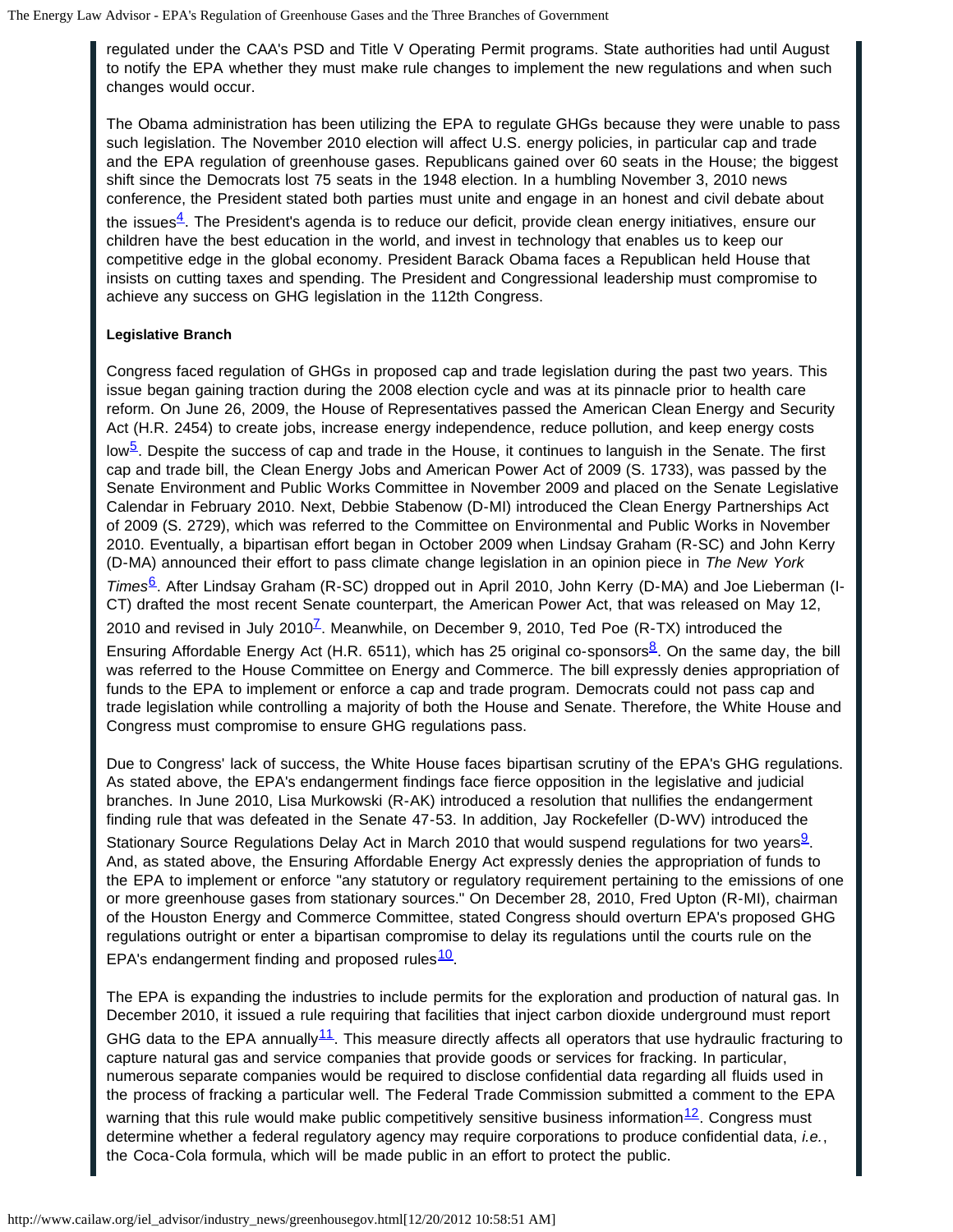# *Judicial Branch*

The judicial branch granted the EPA its authority to regulate GHGs. As a result of the Bush administration's delay in implementing such regulations, 11 states, three environmental groups, and two cities sued the

EPA over its failure to update the pollution standards for fossil fuel power plants and petroleum refineries $13$ . These two industry sectors emit nearly 40 percent of the GHGs in the U.S.; primarily carbon dioxide and methane. Prior to the settlement, the EPA implemented the GHG permit program that requires businesses to consider the best available control technology for reducing GHG emissions when they build a new plant or modify an existing one. The regulations seek to curb GHGs from power plants and other large stationary sources; however, the petitioner sought stricter rules. Under the settlement agreements, the EPA will propose new standards for fossil fuel power plants by July 26, 2011, and for petroleum refineries in December 10, 2011, and will issue final regulations in May 26, 2012 and November 10, 2012, respectively<sup>[14](#page-17-12)</sup>.

Several states and energy organizations have filed multiple suits against the EPA challenging the new rules claiming the underpinnings that GHGs threaten public health by warming the planet are based on faulty data. The remainder of the article will discuss Texas' suits, because it has the most legal arguments and most recently filed suits.

On June 30, 2010, the EPA announced its final disapproval of Texas' Flexible Permits Program and imposed the federal government's judgment on the state $\frac{15}{15}$ . They claim that Texas industries were allowed to pollute at higher levels and the state had no way of determining if the flexible permit holders actually complied with authorized limits; therefore, the permits would not hold up in federal court. Texas claims the rules are overreaching by the federal government and will harm its economy. For example, Congress found under Section 101 of the CAA that air pollution prevention and control "is the primary responsibility of the States and local governments." Texas legal battles are an effort to hedge President Obama's pressing regulations after Congress failed to pass cap and trade.

Texas is the only state that refuses to comply with the rules that took effect on January 2, 2011. The EPA announced in December the takeover for companies seeking to build or upgrade power plants or oil refineries in Texas, once it refused to award permits at the level of pollution the EPA mandates. Texas filed a motion for stay of the regulations in the U.S. Court of Appeals for the Fifth Circuit; however, the appellate court denied its motion on December 29, 2010 $16$ . The Fifth Circuit stated in the ruling that it still has the EPA's motion for dismissal or, in the alternative, to transfer to the D.C. Circuit before the panel. The next day, the EPA issued an interim final rule to seize control of GHG permitting in Texas $^{17}$ .

Texas immediately filed suit in the D.C. Circuit on December 30, 2010, challenging the EPA's regulations of GHGs on a new legal issue: did the EPA abuse its administrative powers by taking control of the permitting program without proper public notice? On the same day, Texas filed its emergency motion for a stay pending review to block the EPA from taking over permitting on January 2, 2011, and the appellate court granted the emergency. After the appellate court had a sufficient opportunity to consider the merits of the emergency motion, it lifted the brief stay on January 12, 2011. The Court's denial to prevent the EPA from federalizing the regulation of GHGs in Texas does not affect its ability to continue its suit against the EPA.

### **Conclusion**

The White House will continue to implement GHG regulations on various industries without legislation from Congress. The 112th Congress faces two huge obstacles: (1) a divided Congress, a Republican held House and a Democrat held Senate, and (2) the presidential election in November 2012. Congress must begin a transparent debate on this issue now because politicians will be busy debating campaign promises, not legislation, in 2012. The U.S. Court of Appeals has several cases on their docket that seek to determine Congress' intent in regulating the CAA and whether such emissions contribute to climate change. The White House, Congress, environmental groups, energy organizations, and energy industry must compromise to ensure that our energy industries operate and produce goods in a green manner.

<span id="page-16-0"></span> $1$ Terry W. Roberson is an associate at Farnsworth & vonBerg, L.L.P., an energy and business law firm based in Houston, Texas. He holds an LL.M. degree in International and Comparative Law from The George Washington University Law School and a J.D. from